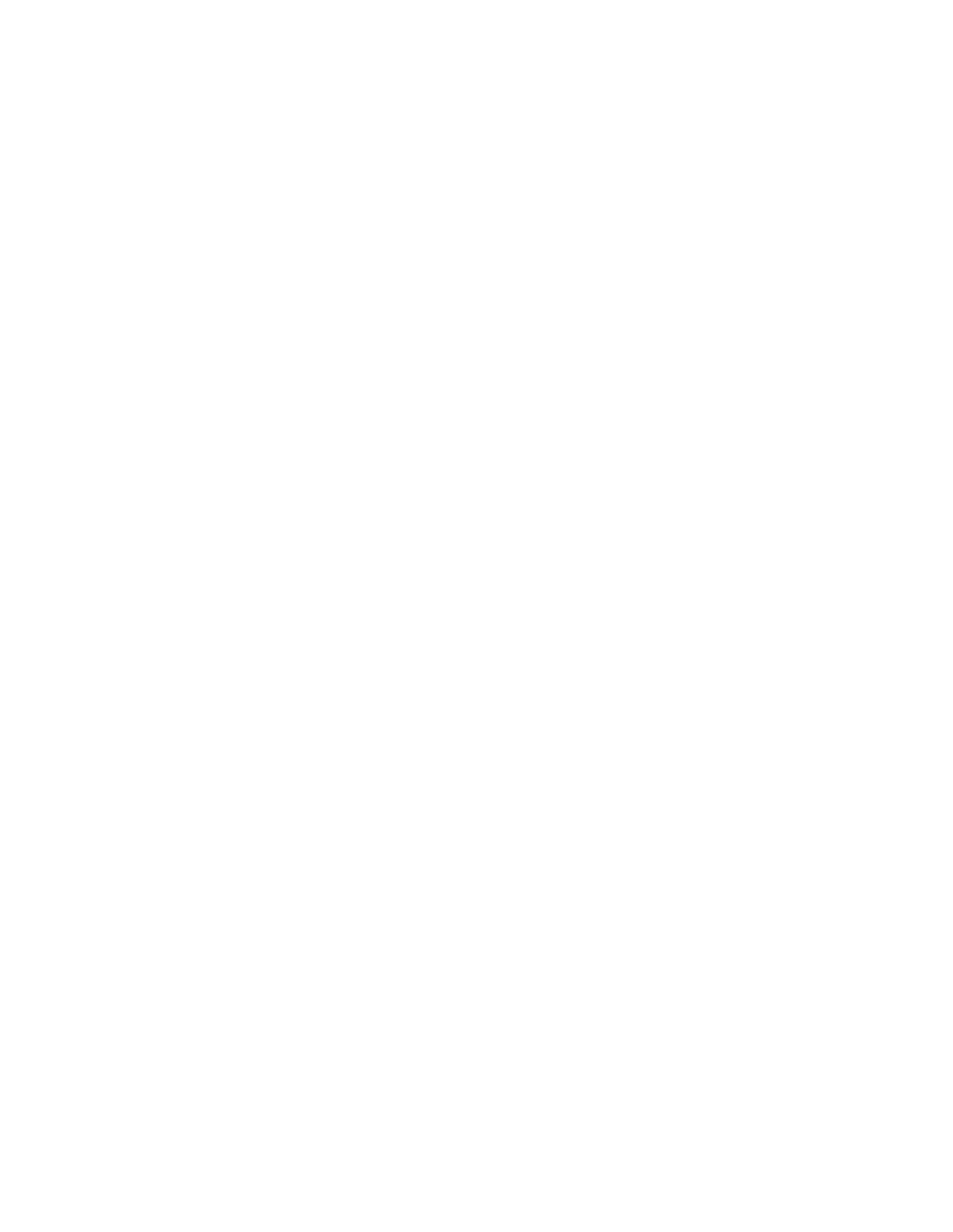DR 0251 (02/15/22) **COLORADO DEPARTMENT OF REVENUE**  Denver CO 80261-0013 (303) 238-SERV (7378) *Tax.Colorado.gov* **Page 1 of 4**



# **RTA Consumer Use Tax Return**

| 1<br>60251                                                                       | 19999                                                                                                                                                                                     |                       |                                   |             |                                                                                                                                                                                                   |       |            | 0395-100            |    |
|----------------------------------------------------------------------------------|-------------------------------------------------------------------------------------------------------------------------------------------------------------------------------------------|-----------------------|-----------------------------------|-------------|---------------------------------------------------------------------------------------------------------------------------------------------------------------------------------------------------|-------|------------|---------------------|----|
| Period Covered (MM/YY-MM/YY)                                                     |                                                                                                                                                                                           | <b>Account Number</b> |                                   | FEIN        |                                                                                                                                                                                                   |       | <b>SSN</b> |                     |    |
|                                                                                  |                                                                                                                                                                                           |                       |                                   |             |                                                                                                                                                                                                   |       |            |                     |    |
| Purchaser/Business Name                                                          |                                                                                                                                                                                           |                       |                                   |             |                                                                                                                                                                                                   |       |            |                     |    |
|                                                                                  |                                                                                                                                                                                           |                       |                                   |             |                                                                                                                                                                                                   |       |            |                     |    |
| Address                                                                          |                                                                                                                                                                                           |                       | City                              |             | County                                                                                                                                                                                            |       | State      | <b>ZIP</b>          |    |
|                                                                                  |                                                                                                                                                                                           |                       |                                   |             |                                                                                                                                                                                                   |       |            |                     |    |
|                                                                                  | If out-of-state taxpayer, provide Colorado address                                                                                                                                        |                       |                                   |             |                                                                                                                                                                                                   |       |            |                     |    |
| <b>Street Address</b>                                                            |                                                                                                                                                                                           |                       | City                              |             | County                                                                                                                                                                                            |       | State      | <b>ZIP</b>          |    |
|                                                                                  |                                                                                                                                                                                           |                       |                                   |             |                                                                                                                                                                                                   |       |            |                     |    |
|                                                                                  | Signed under penalty of perjury in the second degree                                                                                                                                      |                       |                                   |             |                                                                                                                                                                                                   |       |            |                     |    |
| Signature                                                                        |                                                                                                                                                                                           |                       |                                   |             | Date (MM/DD/YY)                                                                                                                                                                                   |       |            | <b>Phone Number</b> |    |
|                                                                                  |                                                                                                                                                                                           |                       |                                   |             |                                                                                                                                                                                                   |       |            |                     |    |
|                                                                                  |                                                                                                                                                                                           |                       |                                   |             | 1a. Purchase invoices covering the tangible property included in this return. Attach a separate sheet of paper if necessary.                                                                      |       |            |                     |    |
| Date (MM/DD/YY)                                                                  | Invoice<br>Name of Vendor<br>Address                                                                                                                                                      |                       |                                   |             |                                                                                                                                                                                                   |       | Amount     |                     |    |
|                                                                                  |                                                                                                                                                                                           |                       |                                   |             |                                                                                                                                                                                                   |       |            |                     |    |
|                                                                                  |                                                                                                                                                                                           |                       |                                   |             |                                                                                                                                                                                                   |       |            |                     |    |
|                                                                                  |                                                                                                                                                                                           |                       |                                   |             |                                                                                                                                                                                                   |       |            |                     |    |
| Check here if this is an<br>amended return                                       |                                                                                                                                                                                           |                       | <b>1b.</b> Total from attachments |             |                                                                                                                                                                                                   |       |            |                     |    |
|                                                                                  | 2. Write in name of RTA District here: See schedules provided.                                                                                                                            |                       |                                   |             |                                                                                                                                                                                                   |       |            |                     |    |
|                                                                                  |                                                                                                                                                                                           |                       |                                   |             |                                                                                                                                                                                                   |       |            |                     |    |
|                                                                                  | <b>3.</b> Taxable Amount: Add lines 1a and 1b.                                                                                                                                            |                       |                                   |             |                                                                                                                                                                                                   |       |            |                     | 00 |
|                                                                                  | 4. Tax Rate (Refer to RTA schedules or DR 1002)                                                                                                                                           |                       |                                   |             |                                                                                                                                                                                                   |       |            |                     |    |
|                                                                                  | 5. Net Tax Due: Multiply line 3 by line 4.                                                                                                                                                |                       |                                   |             |                                                                                                                                                                                                   | (100) |            |                     | 00 |
| 6. Penalty                                                                       |                                                                                                                                                                                           |                       |                                   |             |                                                                                                                                                                                                   | (200) |            |                     | 00 |
|                                                                                  |                                                                                                                                                                                           |                       |                                   |             |                                                                                                                                                                                                   |       |            |                     |    |
|                                                                                  | 7. Interest & Penalty-Interest                                                                                                                                                            |                       |                                   | Paid by EFT |                                                                                                                                                                                                   | (300) |            |                     | 00 |
| 8. Amount Owed: Add lines 5, 6 and 7. Pay this amount with your return.<br>(355) |                                                                                                                                                                                           |                       |                                   |             | \$                                                                                                                                                                                                |       | .00        |                     |    |
|                                                                                  | be returned. If your check is rejected due to insufficient or uncollected funds, the Department of Revenue may collect the payment amount directly from your bank account electronically. |                       |                                   |             | The State may convert your check to a one time electronic banking transaction. Your bank account may be debited as early as the same day received by the State. If converted, your check will not |       |            |                     |    |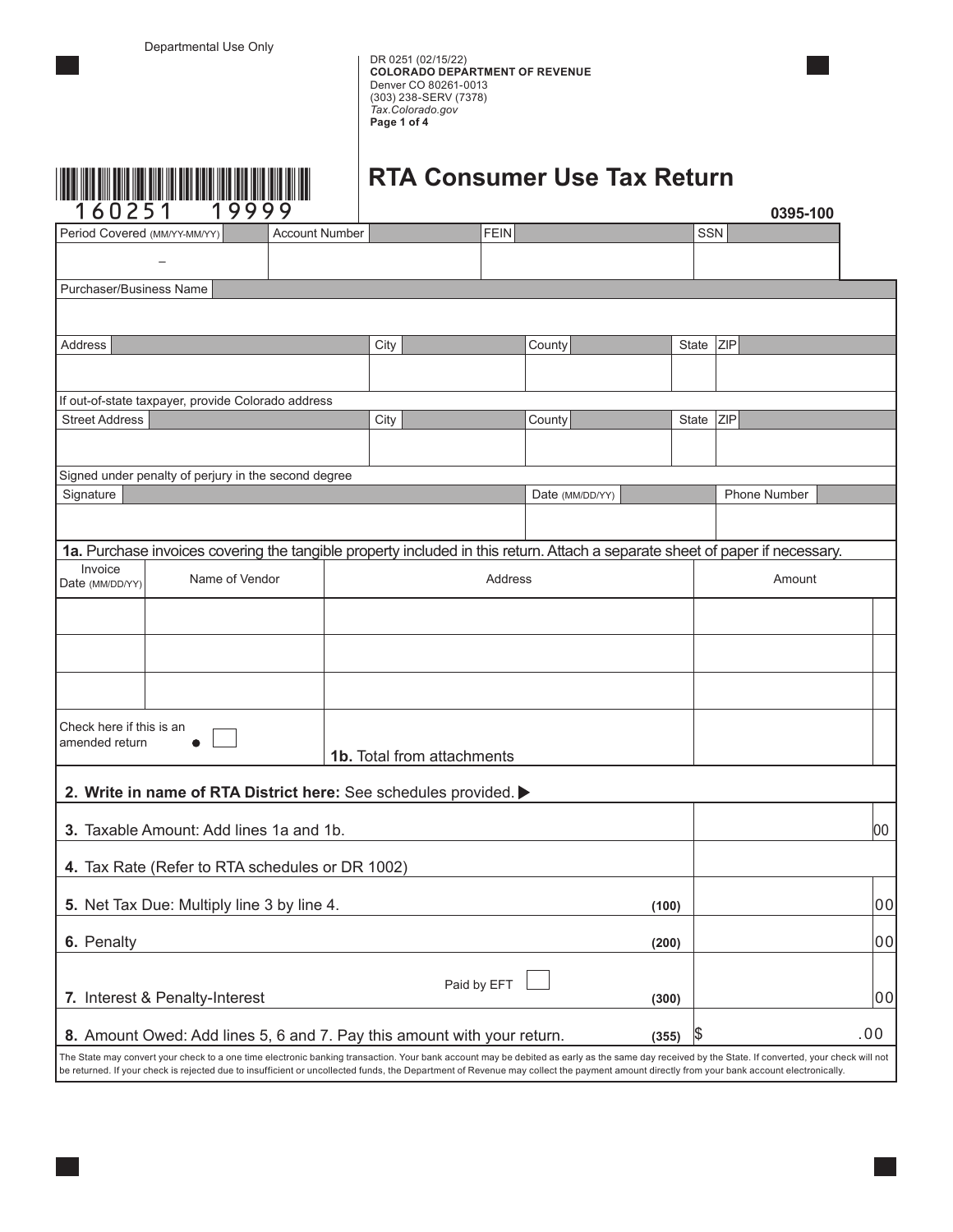

### **Roaring Fork RTA Schedule**

Complete each applicable column of this schedule. The total for each district should be totaled into the Total RTA Roaring Fork column. Transfer the total column figures to the RTA Consumer Use Tax Return. Write "Roaring Fork RTA" on line 2.

|                                                              | 1a. Purchase invoices covering the tangible property included in this return. Attach a separate sheet of paper if necessary. |                                      |                  |                                        |    |                          |                                          |                |                                         |    |
|--------------------------------------------------------------|------------------------------------------------------------------------------------------------------------------------------|--------------------------------------|------------------|----------------------------------------|----|--------------------------|------------------------------------------|----------------|-----------------------------------------|----|
| Invoice<br>Date (MM/DD/YY)                                   | Name of Vendor                                                                                                               |                                      |                  | Address                                |    |                          |                                          |                | Amount                                  |    |
|                                                              |                                                                                                                              |                                      |                  |                                        |    |                          |                                          |                |                                         |    |
|                                                              |                                                                                                                              |                                      |                  |                                        |    |                          |                                          |                |                                         |    |
|                                                              |                                                                                                                              |                                      |                  |                                        |    |                          |                                          |                |                                         |    |
|                                                              |                                                                                                                              |                                      |                  |                                        |    |                          |                                          |                |                                         |    |
|                                                              |                                                                                                                              |                                      |                  |                                        |    |                          |                                          |                |                                         |    |
|                                                              |                                                                                                                              |                                      |                  |                                        |    |                          |                                          |                |                                         |    |
|                                                              |                                                                                                                              |                                      |                  |                                        |    |                          |                                          |                |                                         |    |
|                                                              |                                                                                                                              |                                      |                  |                                        |    |                          |                                          |                |                                         |    |
|                                                              |                                                                                                                              |                                      |                  |                                        |    |                          |                                          |                |                                         |    |
|                                                              |                                                                                                                              |                                      |                  |                                        |    |                          |                                          |                |                                         |    |
|                                                              |                                                                                                                              |                                      |                  |                                        |    |                          |                                          |                |                                         |    |
|                                                              |                                                                                                                              |                                      |                  |                                        |    |                          |                                          |                |                                         |    |
|                                                              |                                                                                                                              |                                      |                  |                                        |    |                          |                                          |                |                                         |    |
| 1b. Total from attachments                                   |                                                                                                                              |                                      |                  |                                        |    |                          |                                          |                |                                         |    |
| <b>Districts</b>                                             |                                                                                                                              | <b>RTA Pitkin</b><br>(except Basalt) | <b>RTA Eagle</b> | <b>RTA Basalt</b><br><b>New Castle</b> |    | <b>RTA</b><br>Carbondale | <b>RTA</b><br>Glenwood<br><b>Springs</b> |                | <b>Total RTA</b><br><b>Roaring Fork</b> |    |
| 2. Taxable Amount:<br>Add lines 1a and 1b.                   |                                                                                                                              | 00                                   | 00               | 00                                     |    | 00                       |                                          | 0 <sub>0</sub> |                                         | 00 |
| 3. Tax Rate                                                  |                                                                                                                              | .0040                                | .0060            | .0080                                  |    | .0100                    | .0100                                    |                |                                         |    |
| 4. Net Tax Due: Multiply line 2<br>by line 3.                |                                                                                                                              | 00                                   | 00               |                                        | 00 | 00                       |                                          | 00             |                                         | 00 |
| 5. Penalty                                                   |                                                                                                                              | 00                                   | 00               | 00                                     |    | 00                       |                                          | 00             |                                         | 00 |
| 6. Interest & Penalty-Interest                               |                                                                                                                              | 00                                   | 00               | 00                                     |    | 00                       |                                          | 0 <sub>0</sub> |                                         | 00 |
| 7. TOTAL of tax due Add lines<br>4, 5 and 6 for each column. |                                                                                                                              | 00                                   | 00               | 00                                     |    | 00                       |                                          | 00             |                                         | 00 |
|                                                              | 8. Total: Enter the total RTA Roaring Fork from line 7.                                                                      |                                      |                  |                                        |    |                          |                                          |                |                                         | 00 |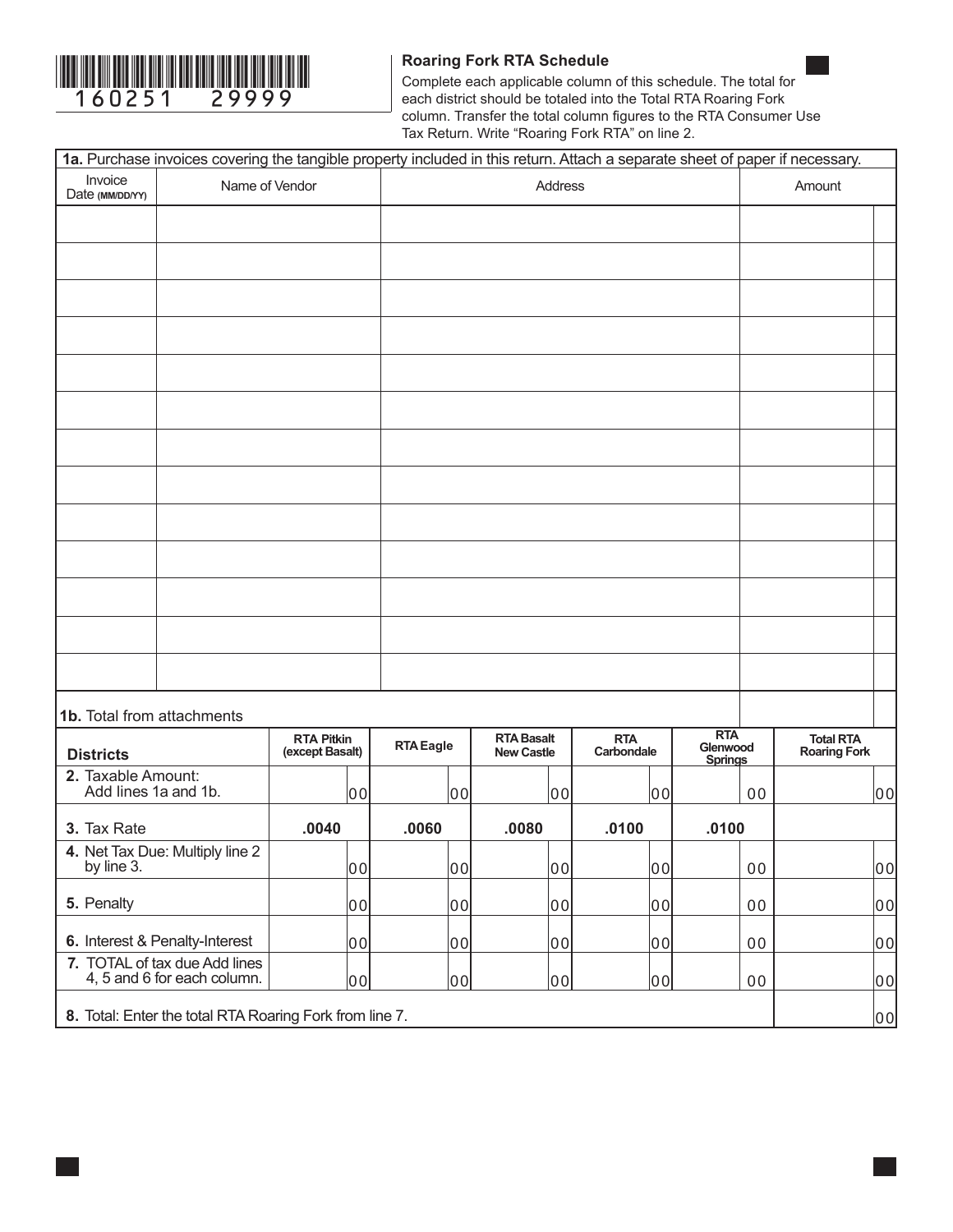

### **Pikes Peak RTA Schedule**

Complete this schedule and transfer the figures to the RTA Consumer Use Tax Return. Write "Pikes Peak RTA" on line 2.

|                                   | 1a. Purchase invoices covering the tangible property included in this return. Attach a separate sheet of paper if necessary. |         |                             |        |
|-----------------------------------|------------------------------------------------------------------------------------------------------------------------------|---------|-----------------------------|--------|
| Invoice<br>Date (MM/DD/YY)        | Name of Vendor                                                                                                               | Address | Amount                      |        |
|                                   |                                                                                                                              |         |                             | 00     |
|                                   |                                                                                                                              |         |                             | 00     |
| <b>1b.</b> Total from attachments |                                                                                                                              |         |                             | l0 0 l |
|                                   |                                                                                                                              |         | <b>Total Pikes Peak RTA</b> |        |
|                                   | 2. Taxable Amount: Add lines 1a and 1b.                                                                                      |         |                             | 00     |
| 3. Tax Rate                       |                                                                                                                              |         | .0100                       |        |
|                                   | 4. Net Tax Due: Multiply line 2 by line 3.                                                                                   |         |                             | 00     |
| 5. Penalty                        |                                                                                                                              |         |                             | 00     |
| 6. Interest & Penalty-Interest    |                                                                                                                              |         |                             | 00     |
| 7. Total: Add lines 4, 5 and 6.   |                                                                                                                              |         |                             | 00     |